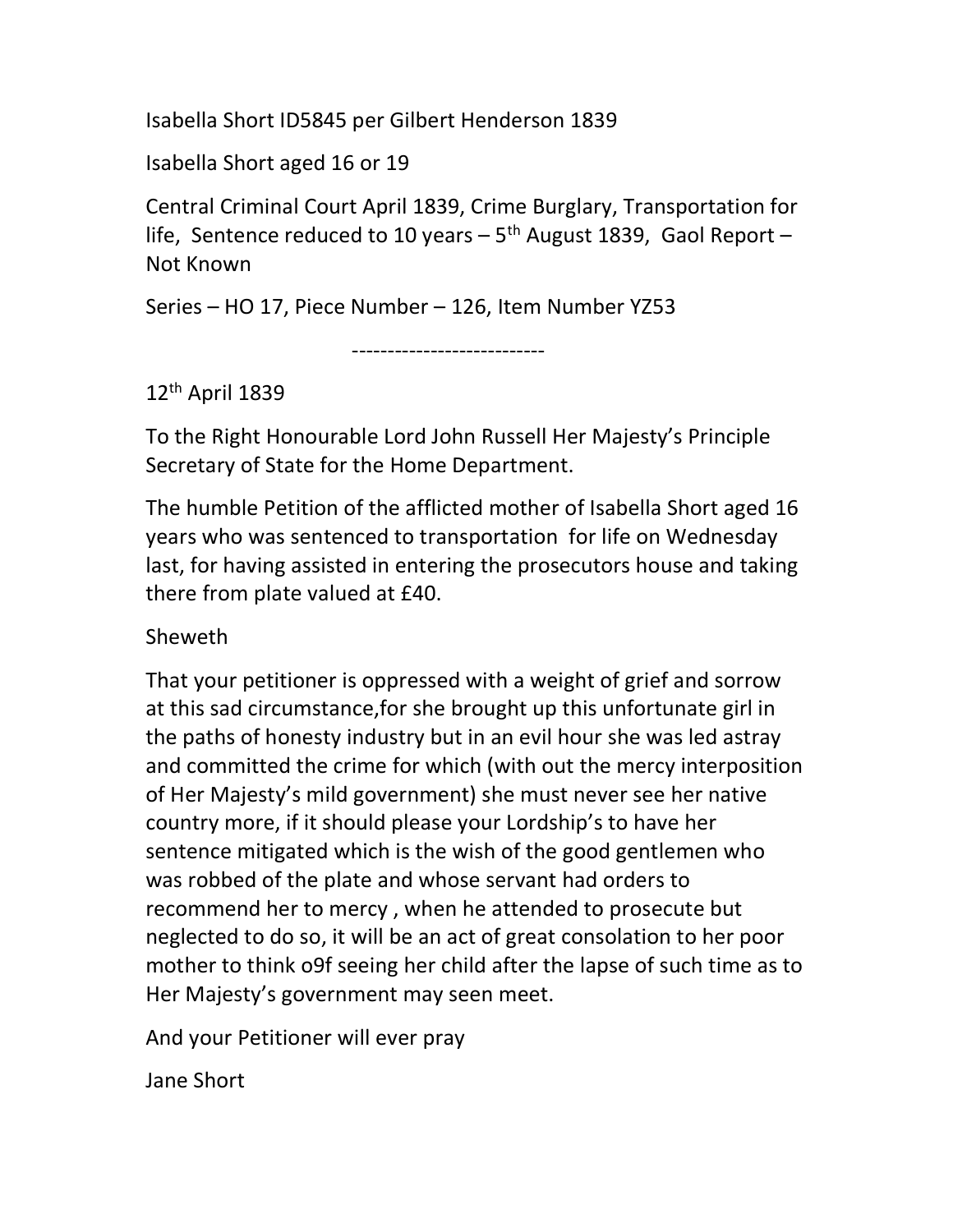The Most Noble the Marquis of Normanby Her Majesty's Principle Secretary of State for the Home Department.

----------------------------

My Lord

The humble Memorial of Jane Short , mother of Isabella Short who was convicted at the April Sessions of the Central Criminal Court of feloniously entering the house of ........................ Koccker Esq.Dentist of Conduit Street Regent Street London in the company of Henry Phillips and who was sentenced to be transported for LIFE.

Most Humbly Sheweth

That your Memoralist Jane Short feels extremely grateful to your Lordship for your Lordships recommendation to Her Majesty by which her sentence had been commuted to transported for 10 years. Yet still your Memoralist begs to implore your Lordship will take the case of her only child into further consideration, so that she may be spared the pain of seeing her banished from her native country, which will be to your Memoralist a separation for life owning her to be advanced in years.

Your Memoralist is a widow who has always borne a respectable character , the prisoner Isabella Short is her only child to whom she had fondly looked forward for succor and comfort in her old age, the said Isabella Short had been seduced by the said Henry Phillips her fellow prisoner, who incited her to assist him to commit the offence for which she is now undergoing her sentence.

And your Memoralist will ever feel grateful to your Lordship for taking her case into your merciful consideration.

Jane Short

No 12 Castle East Street

Oxford Street.

London.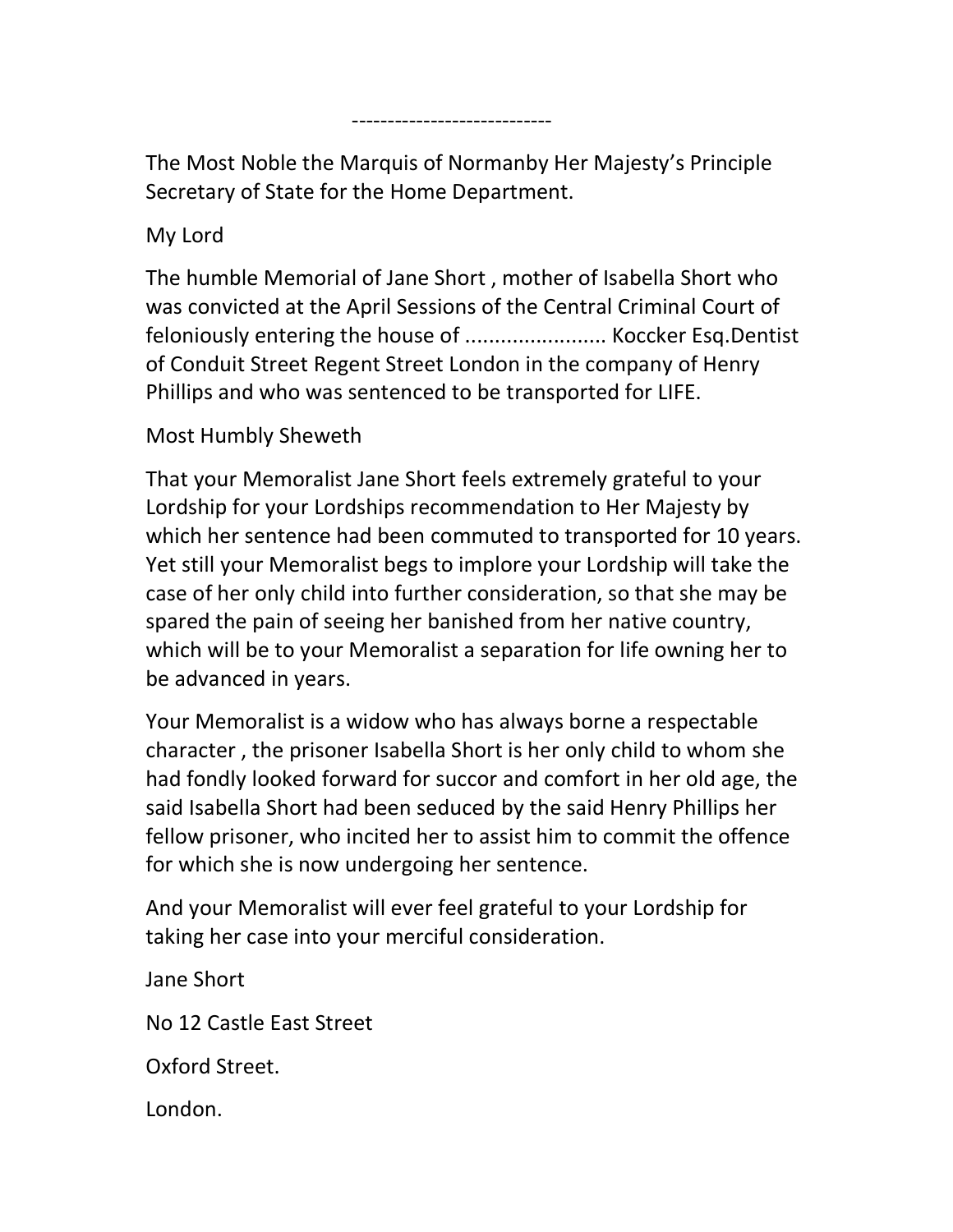12th April 1839

To the Right Honourable Lord John Russell

---------------------------

My Lord

I humble beg to recommend Isabella Short to the merciful; consideration of Her Most Gracious Majesty through the interposition of your Lordship having promised to attend the trial and state to the Jury what I consider mitigating circumstances but the prisoner having pleaded guilty they were called up and sentenced to transportation for life by Mr Sergeant Arabin the prisoner Isabella Short is only 16 years of age and she is pregnant by the prisoner whom is was undoubtedly influenced in the commission of this her first offence she confessed her crime and seems truly penitent your Petitioner on the 11<sup>th</sup> attended at the Old bailey with a professional friend and urged there circumstances on the attention of the Learned Judge but the judgement having been recorded his Lordship referred your Petitioner to your Lordship, your Petitioner believing that justice would be satisfied by a commutation of the sentence humbly begs your Lordship's interference.

And your petitioner will ever pray.

-------------------------------

L Thacker

G P Miles

We the undersigned have known Jane Short for many years and most humbly pray that your Lordship will take her melancholy case into your kind and serious consideration.

L Thacker

N Pollard

Henry Dixon